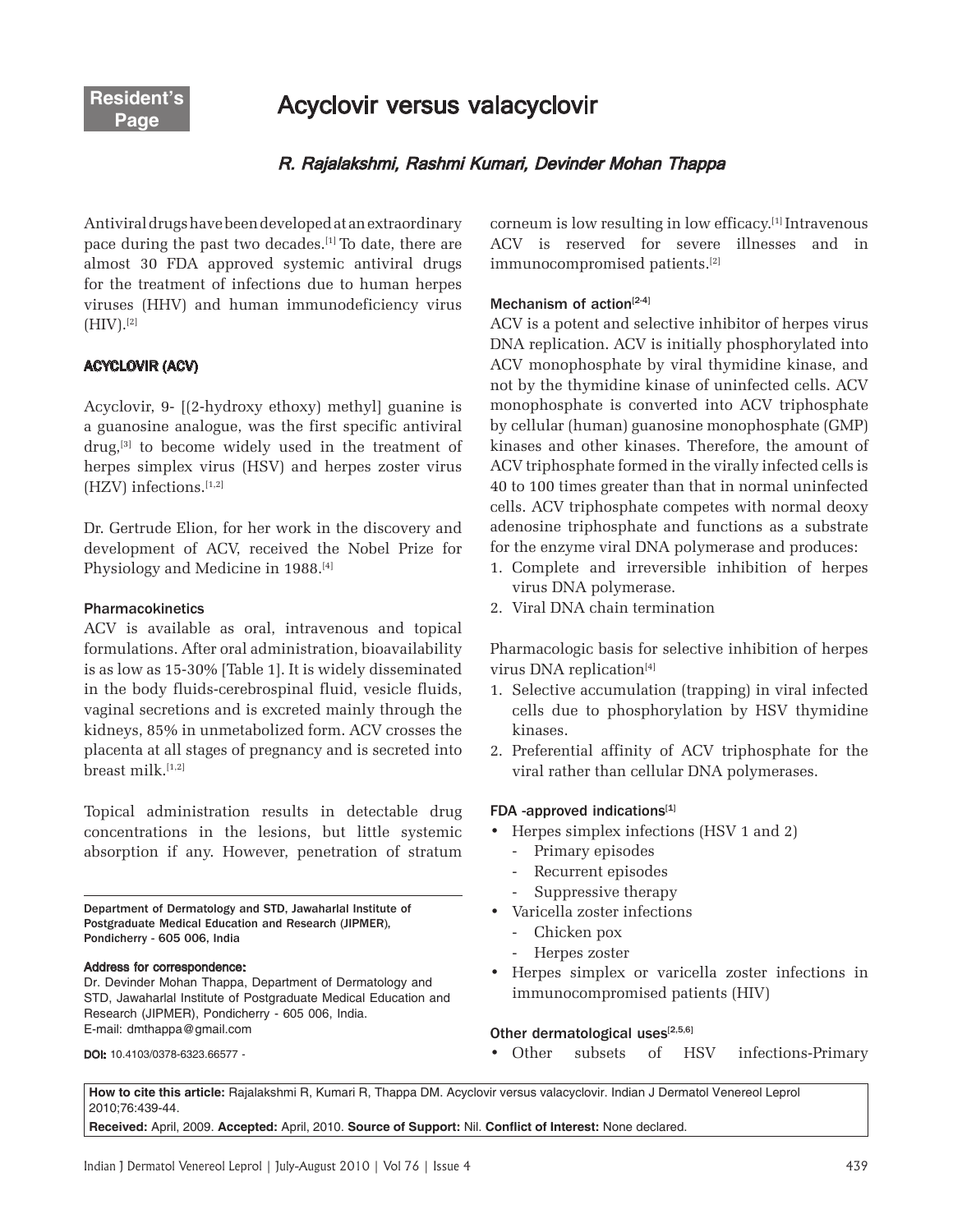| Table 1: Key pharmacologic concepts |                                  |                                                                  |  |  |
|-------------------------------------|----------------------------------|------------------------------------------------------------------|--|--|
|                                     | <b>Acyclovir</b>                 | Valacyclovir                                                     |  |  |
| Peak levels (h)                     | $1.5 - 2.0$                      | Uncertain                                                        |  |  |
| Bioavailability (%)                 | $15 - 30$                        | 54.50                                                            |  |  |
| Protein binding (%)                 | $9 - 33$                         | $13.5 - 17.9$                                                    |  |  |
| Half-life (h)                       | $1.3 - 1.5$                      | $2.5 - 3.3$                                                      |  |  |
| Metabolism                          | No hepatic microsomal metabolism | No hepatic microsomal metabolism; conversion to acyclovir occurs |  |  |
| Excretion                           | Roughly equal urine and fecal    | Roughly equal urine and fecal                                    |  |  |

gingivostomatitis, recurrent herpes labialis, herpes gladiatorum, eczema herpeticum, herpetic whitlow, herpetic keratoconjunctivitis, prophylaxis before facial resurfacing, recurrent erythema multiforme (presumed or proven to be due to HSV) and Stevens\_ Johnson syndrome, and Bell's palsy (with prednisolone)

- Postexposure prophylaxis and treatment for herpes simiae after monkey bite.
- Epstein Barr virus related oral hairy leukoplakia (may improve with ACV).
- Prophylaxis against varicella in susceptible contacts.
- Recurrent erythema multiforme (presumed or proven to be due to HSV) and Stevens Johnson syndrome.

# Initiation of therapy $[1,6,7]$

In general, therapy for mucocutaneous HSV disease should begin as soon as possible after the lesions are seen [Tables 2 and 3]. Treatment for episodic recurrent disease should begin during the prodromal period. Treatment for varicella should begin within 24 h of the onset of the rash. Treatment for herpes zoster in the immunocompetent host is of benefit only if started within three days of the onset of the rash.

Intravenous  $ACV^{[2,6]}$  is reserved for immunocompromised patients and patients with severe illness because of greater bioavailability.

Indications for intravenous use include<sup>[2]</sup>

- Disseminated HSV infection
- Complicated primary infection
- Neonatal herpes
- Eczema herpeticum
- Herpes encephalitis
- HSV that fails to oral therapy
- Varicella zoster in a pregnant female with any evidence of pneumonia
- Herpes zoster in severe trigeminal nerve distribution
- Herpes zoster in immunocompromised patients.

### Indications of topical ACV include<sup>[8]</sup>

• Genital herpes simplex infections- ACV 5%

| Table 2: Clinical regimen for human herpes virus infections in immunocompetent patients |                                             |                           |  |  |
|-----------------------------------------------------------------------------------------|---------------------------------------------|---------------------------|--|--|
| <b>Clinical scenario</b>                                                                | <b>Acvclovir</b>                            | Valacyclovir              |  |  |
| Herpes simplex-primary                                                                  | 400 mg TID for 10 days                      | 1000 mg BID for 10 days   |  |  |
| Herpes simplex-recurrence                                                               | 400 mg TID for 5 days                       | 500 mg BID for 3 days     |  |  |
| Herpes simplex-suppression                                                              | 400 mg BID                                  | 500 mg OD                 |  |  |
| Herpes zoster-acute treatment                                                           | 800 mg 5 times a day for 7-10 days          | 1000 mg TID for 7-10 days |  |  |
| Primary varicella-children                                                              | 20 mg/kg QID up to 800 mg/dose for 5-7 days | Not well evaluated        |  |  |

| Table 3: Clinical regimen for human herpes virus infections in immunocompromised patients |                                                                 |                        |  |  |
|-------------------------------------------------------------------------------------------|-----------------------------------------------------------------|------------------------|--|--|
| <b>Clinical scenario</b>                                                                  | <b>Acyclovir</b>                                                | Valacyclovir           |  |  |
| Herpes simplex-primary                                                                    | 200-400 mg 5X/day for 10 days or 5 mg/kg IV q 8 h for 7-10 days | No studies reported    |  |  |
| Herpes simplex-recurrent                                                                  | At least 400 mg TID for 7-10 days                               | 500 mg BID for 7 days  |  |  |
| Herpes simplex-suppression                                                                | At least 400 mg BID                                             | 500 mg BID for 7 days  |  |  |
| Herpes zoster-adults                                                                      | 800 mg 5X/day for 7-10 days                                     | I g TID for 7-10 days  |  |  |
| Primary varicella-children                                                                | 10 mg/kg IV g8h for 7-10 days                                   | 20 mg/kg for 7-10 days |  |  |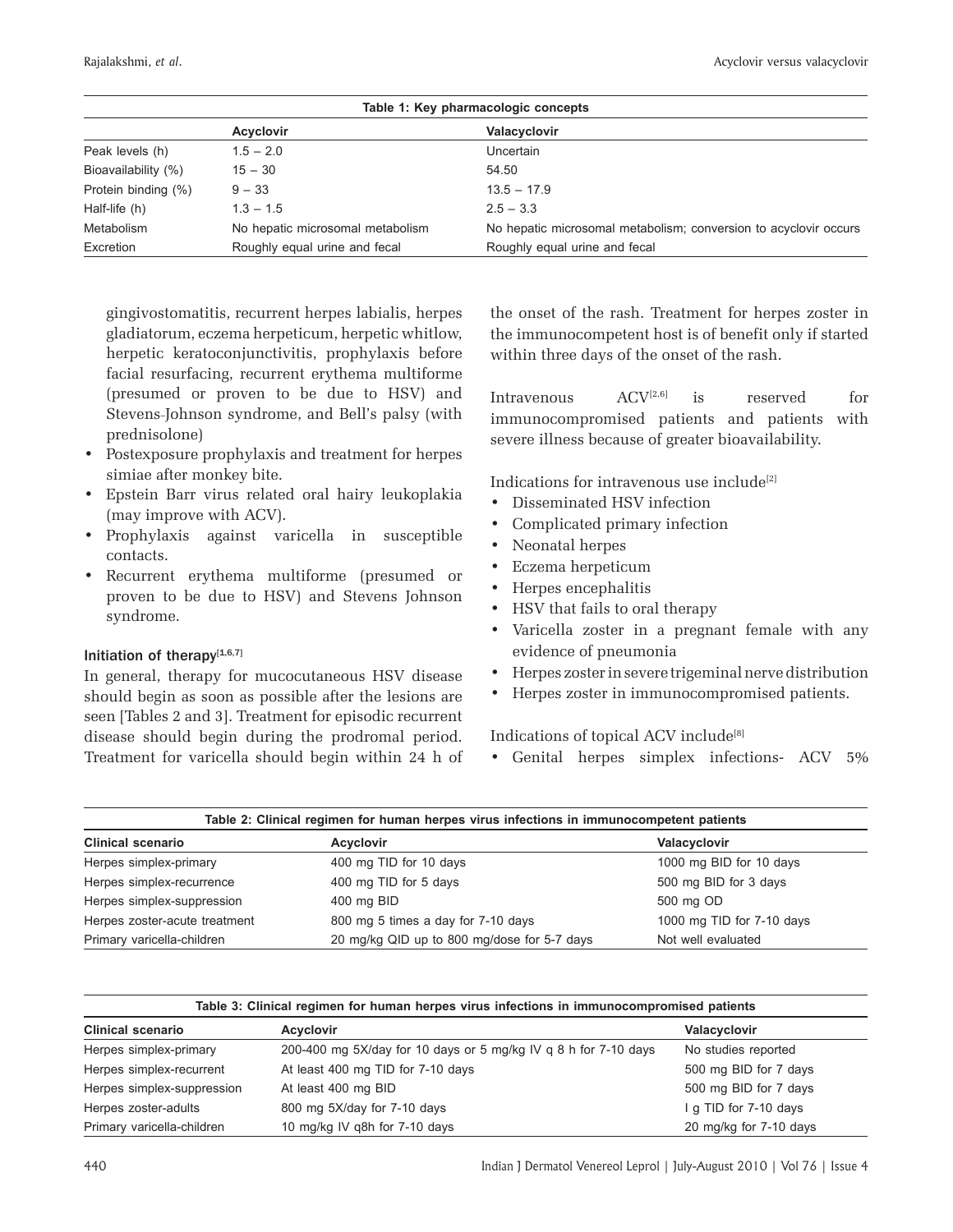ointment is FDA approved for the management of initial genital herpes infections and limited non-life threatening mucocutaneous infections in immunocompromised patients.

- Herpes labialis- ACV 5% ointment is FDA approved for use in limited non- life threatening mucocutaneous HSV infection in immunocompromised patients.
- Herpes zoster, especially in immunocompromised patients[9,10]

ACV minimally affects the symptoms or viral shedding in recurrent herpes labialis and is not generally used for this disease. However in a dose of 400 mg twice daily, it is effective in preventing recurrent herpes labialis in those with frequent relapses and in preventing photo exposure-induced relapse.[5,6]

In a meta analysis evaluating the clinical efficacy of high dose ACV in patients with HIV infection, results showed that ACV offered a modest survival benefit. Although the mechanism is unclear, since ACV has no antiretroviral activity, suppression of bursts of HIV replication during active HHV infections may contribute to prolonged survival.[2] In herpes zoster and varicella, ACV decreases the pain, accelerates the healing and prevents dissemination of viruses in immunocompromised patients. But, it has no effect on the establishment of latency, frequency of recurrence and incidence of post herpetic neuralgia.[5] Prophylactic intravenous/ oral ACV is effective in preventing CMV disease in some transplant settings (renal, perhaps bone marrow), but not in others.[5]

Topical ACV ointment can shorten the period of pain and viral shedding in HSV mucocutaneous lesions in immunosuppressed patients, but not in patients with normal immunity.[5,8] In contrast, ACV cream appears to reduce the duration of pain and viral shedding by one day in immunocompetent patients.[5]

## Adverse effects[1,3,11,12]

- Potentially life threatening effects: none has been reported.
- Severe or irreversible adverse effects: crystallization in renal tubules leading to obstructive nephropathy and interstitial nephritis, can occur in 5% of patients on intravenous ACV. Very rarely acute renal failure can occur.
- Symptomatic adverse effects: i. Infusion site reactions: phlebitis and severe local

inflammation at the intravenous infusion site due to extravasation of the drug

- ii. Central nervous system (in 1% of patients on intravenous ACV): lethargy, obtundation, tremors, confusion, hallucinations, agitation, extrapyramidal symptoms and seizures or coma.
- iii. Cutaneous: skin rashes, recall dermatitis, contact dermatitis, fixed drug eruption
- iv. Gastrointestinal: nausea, vomiting, diarrhoea (most frequent after oral dosing)
- v. Malaise, headache, giddiness, marked drowsiness and sleep
- Other effects:
	- i. Raised blood urea and/or creatinine
	- ii. Increase in liver related enzymes
	- iii. Decrease in hematological indices- neutropenia
- Topical: $[8,12]$  Mild pain, burning, stinging. Rash, pruritus, and vulvitis with the ointment and dry or cracked lips and desquamation with the cream have also been reported.

## Precautions[1,3,5]

Crystalline nephropathy due to ACV has been reported with high dosage, dehydration or rapid intravenous administration. Central nervous system toxicity has been associated with high plasma levels of ACV, and with underlying disease involving the CNS. Dosages of ACV must be adjusted for patients with a creatinine clearance level of less than 50 ml per min (ml/min). Dosage of oral preparations of ACV for HSV and VZV infections should be reduced to 200 mg in every 12 h or 800 mg in every 12 h respectively, in patients with severe renal impairment (creatinine clearance of less than 10 ml/min). If the creatinine clearance is above this value, normal doses may be given for genital herpes infections. For VZV infections, 800 mg in every 8 h should be used in patients with a creatinine clearance of 10- 25 ml/min. Intravenous dosage of ACV should be calculated as shown in Table 4. Since hemodialysis reduces the serum levels significantly, the daily dose should be given after hemodialysis.

## Drug interactions[2]

Since ACV is not metabolized by hepatic microsomal enzyme CyP450, there is a relative paucity of important drug interactions.

## Contraindications<sup>[2]</sup>

Hypersensitivity to ACV/ to any component of the formulation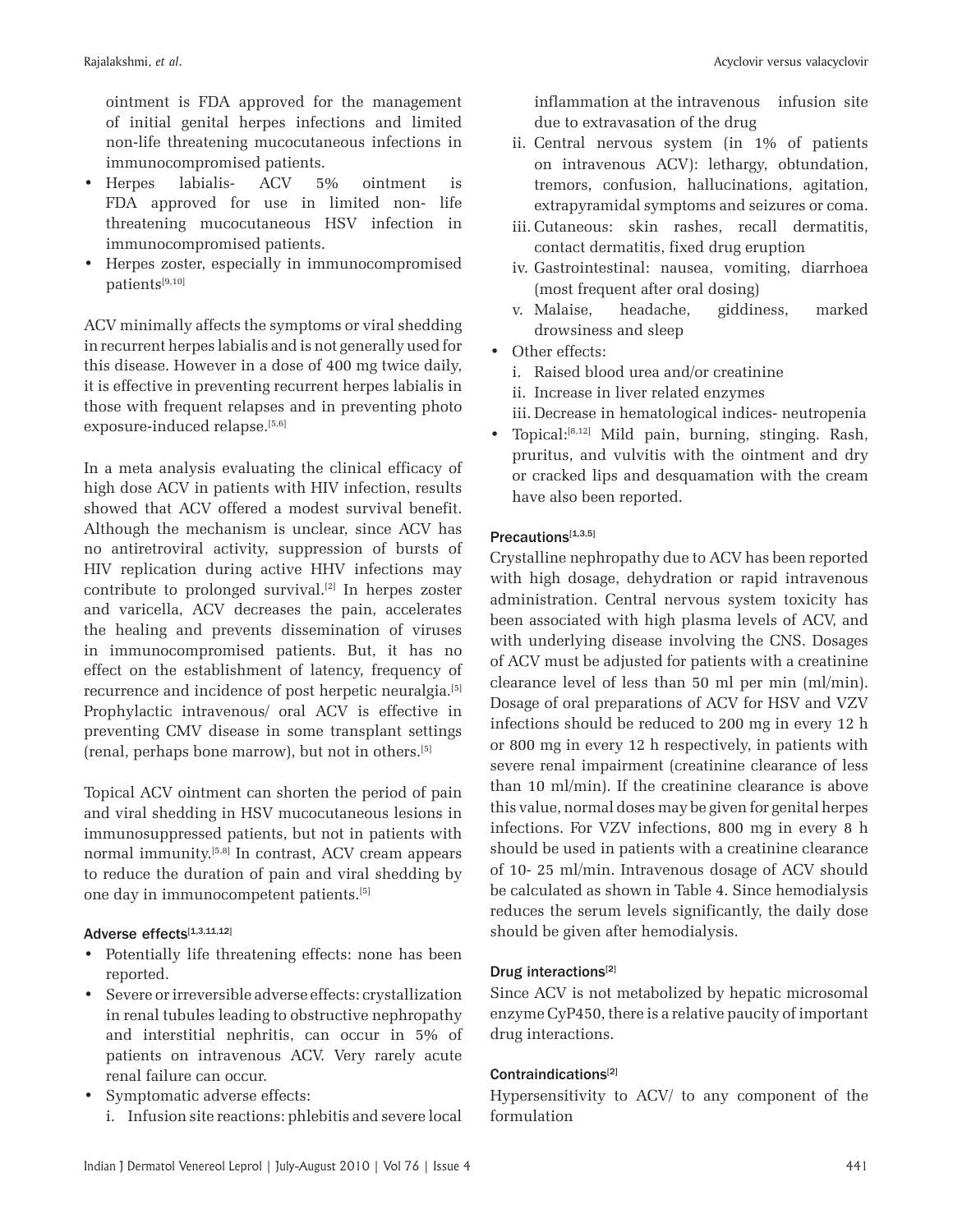| Table 4: Intravenous dosage of ACV calculated according to | kera |
|------------------------------------------------------------|------|

| creatinine clearance |                                   |                                   |  |  |  |
|----------------------|-----------------------------------|-----------------------------------|--|--|--|
| <b>Creatinine</b>    | <b>Herpes simplex</b>             | Varicella zoster                  |  |  |  |
| clearance (ml/min)   | Dose (mg/kg) Time<br>interval (h) | Dose (mg/kg) Time<br>interval (h) |  |  |  |
| $25 - 50$            | 5 mg/kg Q 12 h                    | 10 mg/kg Q 12 h                   |  |  |  |
| $10 - 25$            | 5 mg/kg Q 24 h                    | 10 mg/kg Q 24 h                   |  |  |  |
| $0 - 10$             | 2.5 mg/kg Q 24 h                  | 5 mg/kg Q 24 h                    |  |  |  |

## VALACYCLOVIR (VACV)

Valacyclovir, 2-[2-amino-1, 6-dihydro-6-oxo-9Hpurin-9-yl-methoxy] ethyl valinate hydrochloride, is the L-valine ester of ACV. It was developed to provide increased oral bioavailability of ACV.[1] VACV is better absorbed than ACV due to an active stereoselective transporter in intestinal brush border membrane.<sup>[13]</sup> VACV is converted rapidly and virtually to ACV after oral administration in healthy adults by intestinal and hepatic first pass metabolism through hydrolysis.<sup>[14]</sup> Thus, the mechanism of action and spectrum of activity of VACV are the same as that of ACV. After a 1 g oral dose of VACV, peak plasma concentration of ACV of 5.7  $\mu$ g/ml is achieved in 1.75 h, with area-under-the-curve concentration that are similar to those achieved with 5 mg/kg of ACV given intravenously.[1] Unlike ACV, VACV is a substrate for intestinal and renal peptide transporters. Therefore, the relative bioavailability of ACV increases 3-5 fold to approximately 70% following VACV administration.<sup>[14]</sup> The better oral bioavailability of VACV contributes to the need for less frequent administration. Apart from the differences in bioavailability, the mechanism, clinical spectrum and adverse effects are similar [Table 1].

## FDA-Approved indications of VACV<sup>[2]</sup>

- 1**.** Herpes simplex infections
	- Primary episodes
	- Recurrent episodes
	- Suppressive therapy
- 2**.** Varicella zoster infections
	- Herpes zoster
- 3. Herpes simplex and varicella zoster infections in immunocompromised patients (HIV)

# Other dermatological uses $[2,5,6,15,16]$

Recurrent erythema multiforme (presumed/proven due to HSV)-not responding to ACV. Other subsets of HSV infections-primary herpetic gingivostomatitis, recurrent herpes labialis, herpes gladiatorum, eczema herpeticum, herpetic whitlow, herpetic

atoconjunctivitis, prophylaxis against orofacial herpes prior to laser cutaneous resurfacing and prophylaxis of cytomegalovirus infection in solid organ or bone marrow transplantation.

### Initiation of therapy $[1]$

As with its parent compound, ACV, VACV therapy is initiated as soon as possible after the appearance of an HSV or VZV rash, within 72 h of onset of rash [Tables 3 and 4].

### Adverse effects[1,2]

Same as those that would be expected with ACV. However, severe and even fatal cases of thrombotic thrombocytopenic purpura / hemolytic uremic syndrome (TTP/HUS) have been reported in AIDS and transplant recipients taking high doses of VACV. The basis for and causal relationship to VACV of these occurrences have not been established, and TTP/HUS has not been reported in patients taking conventional low dosages up to 3 g/day of VACV. Symmetrical drug related intertriginous and flexural exanthem has been reported.[17]

## Drug interactions $[1,2]$

Cimetidine and probenecid decrease the rate of conversion of VACV to ACV, but not the overall extent of conversion.

### VACV versus ACV

There have been several recent advances in the nucleoside analogues used in the treatment of HSV infections. VACV is indicated for the treatment of both genital and orofacial herpes infections.<sup>[1,2,18]</sup> VACV is the best prophylaxis for herpes infections reducing the frequency and severity of outbreaks.<sup>[18]</sup> When given during the prodromal stage, VACV 2 g twice daily for 1 day is beneficial.<sup>[2]</sup> Two randomized, double-blind, placebo-controlled studies found oral VACV administered more conveniently as 500 mg once a day over four months among patients with a history of four or more recurrences in the previous year, effectively suppresses recurrent herpes labialis outbreaks. Recurrence was reduced from 68 to 40%.<sup>[19]</sup>

For first episode genital herpes, VACV 1 g twice daily for 10 days is recommended. Ten day courses of ACV five times daily and VACV twice daily are equally effective in accelerating the resolution of first episode genital herpes. Moreover, the twice daily regimen of VACV is also more convenient for patients to take, which leads to potentially greater compliance. For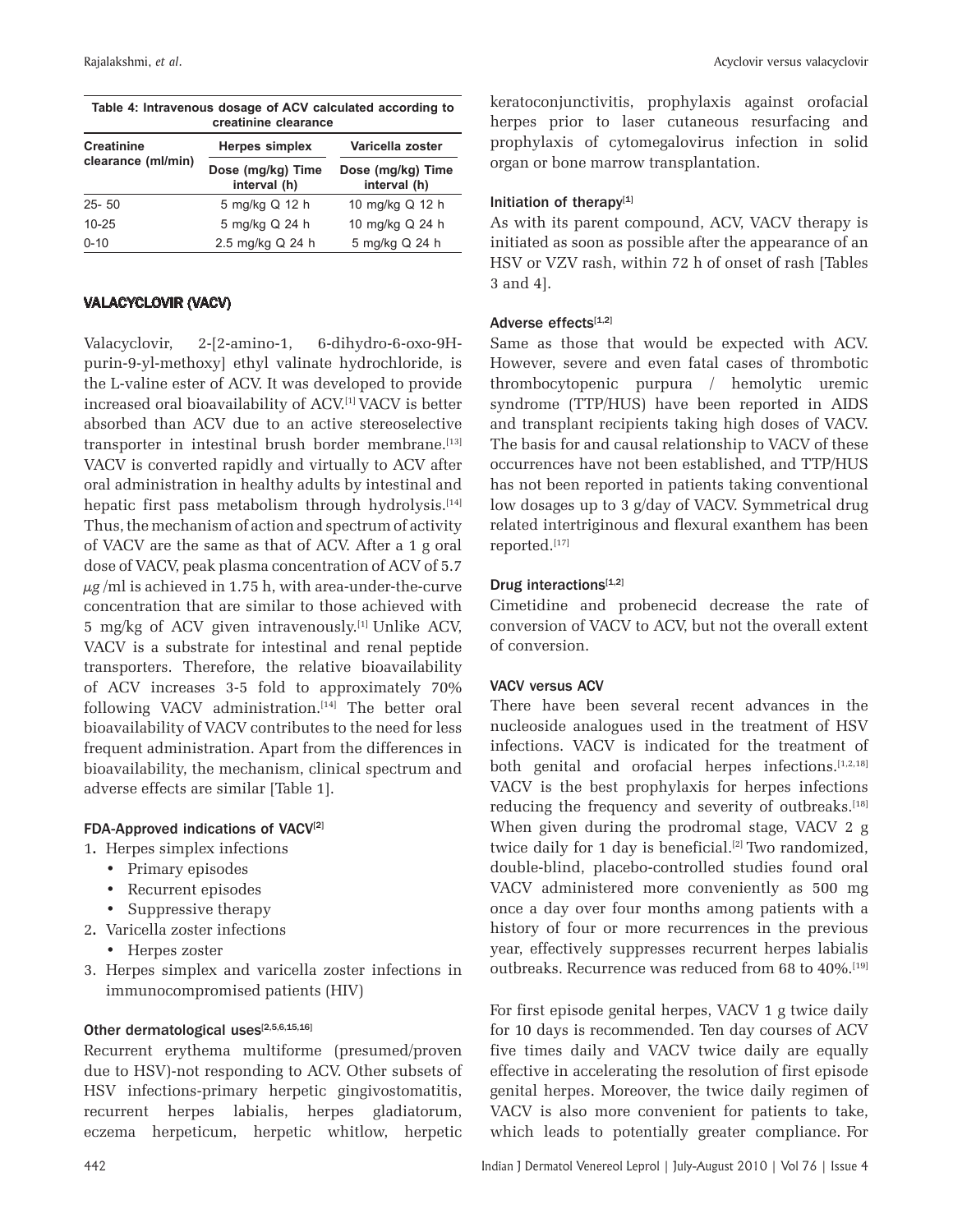episodic treatment of recurrent genital herpes, VACV is dosed at 500 mg twice daily for three days.<sup>[2]</sup>

Continuous therapy with VACV 500 mg daily for suppression of recurrent genital herpes is approved for people with nine or fewer episodes each year. Alternatively, patients with 10 or more episodes yearly may require 1g daily or 500 mg twice daily. Daily use of VACV also reduces HSV transmission by decreasing asymptomatic HSV shedding. During the eight-month study, HSV-2 transmission was decreased by 50% among susceptible partners.[2] VACV 500 mg daily decreases the rate of viral shedding and transmission of HSV in discordant monogamous couples.[4] Such, once daily regimens of either ACV or famciclovir were not considered sufficiently effective and cannot be recommended for routine clinical use.[20-22]

An additional benefit was recently described for VACV. In genital HSV, VACV 500 mg twice daily was associated with 44% likelihood of lesions aborting i.e., they did not progress beyond the papule in genital herpes. Analysis of aborted lesion rate in relation to time of treatment initiation shows that chance of genital herpes lesion aborting increases almost two fold when treatment commences within 6 h of symptom onset compared with that after 6 h. This benefit has not been described with ACV or famciclovir.[22] The cost of antiviral therapy for genital herpes should not be seen as a barrier. In the United States, analysis of cost of VACV, ACV and famciclovir prescribed for oneyear period clearly indicate the economic advantage of 500 mg once daily regimen of VACV.[23]

VACV is approved for use in HIV seropositive patients with recurrent genital herpes.<sup>[24-28]</sup> In a double-blind control trial, 1062 patients infected with HIV with a history of recurrent anogenital herpes were randomized to receive VACV 500 mg twice daily, VACV 1g daily or ACV 400 mg twice daily for one year. While there was no significant difference between VACV 1 g daily and ACV 400 mg daily, patients treated with VACV 500 mg twice daily had significantly less recurrent episodes of genital herpes. VACV significantly reduces the rectal and plasma HIV-1 levels in HIV-1/HSV-2 coinfected men. HSV suppression may provide clinical benefits to persons not receiving highly active anti retroviral therapy (HAART) as well as public health benefit. $[24-28]$ 

In herpes zoster, both ACV and VACV significantly shorten the periods of acute pain, virus shedding, rash, acute onset and late onset anterior segment complications. VACV has been shown to be as effective as ACV in its effect on the appearance of new lesions, time to crusting and time to 50% healing, but VACV significantly decreases the incidence and severity of post herpetic neuralgia. VACV recipients had a mean duration of 40 days of pain after lesion resolution compared to 60 days of pain after lesion resolution for ACV recipients. In terms of zoster related discomfort overall, it is estimated that VACV provides a 25% benefit over ACV. The more convenient dosing schedule as well as quicker cessation of pain makes VACV more efficacious than ACV in treating acute herpes zoster.[2]

Gilbert and Mc Burney, in an uncontrolled study, found that prophylactic VACV 500 mg twice daily started either the day before or on the day of facial resurfacing and continued for 14 days thereafter almost eliminated the risk of HSV recurrence following this procedure.[16]

Recurrent cases of erythema multiforme have been prevented with continuous ACV. Patients who have no response to ACV may have a response to VACV (500 to 1000 mg/day) or famciclovir (125 to 250 mg/day), which have greater oral bioavailability and more convenient dosing. The dosage of the antiviral may be reduced once the patient is recurrence free for four months, and eventually the drug may be discontinued.<sup>[25]</sup> In erythema multiforme and in Stevens Johnson syndrome, although ACV is effective, the greater bioavailability of VACV offers more convenient dosing and better control of HSV reactivation.<sup>[17]</sup>

### REFERENCES

- 1. Hay CM, Reichman RC. Antiviral Drugs In: Wolff K, Goldsmith LA, Katz SI, Gilchrest BA, Paller AS, Leffel DJ, editors. Fitzpatrick`s Dermatology in General Medicine. 7<sup>th</sup> ed. New York: McGraw-Hill; 2008. p. 2203-11.
- 2. Chang YC, Madkan VK, Sra K, Carrasco DA, Tyring SK. Systemic antiviral agents. In: Wolverton SE, editor. Comprehensive Dermatologic Drug Therapy. 2<sup>nd</sup> ed. Philadelphia: WB Saunders; 2007. p. 101-24.
- 3. Dollery C. Therapeutic drugs. 2<sup>nd</sup> ed. Edinburgh: Churchill Livingstone; 1999. p. A39-A44.
- 4. Page CP, Curtis MJ, Walker MJ, Hoffman BB. Integrated pharmacology. 3rd ed. Philadelphia: Elsevier (Mosby); 2006. p. 87-160.
- 5. Jacobs RA, Guglielmo BJ. Anti-infective chemotherapeutic and antibiotic agents In: McPhee SJ, Papadakis MA, Tierney LM, editors. Current Medical Diagnosis and Treatment. 46<sup>th</sup> ed. New York: McGraw-Hill; 2007. p. 1582-620.
- 6. Simmons A. Clinical manifestations and treatment considerations of herpes simplex virus Infection. J Infect Dis 2002;186:S71-7.
- 7. Pikis A. Approval of valacyclovir for the treatment of chickenpox